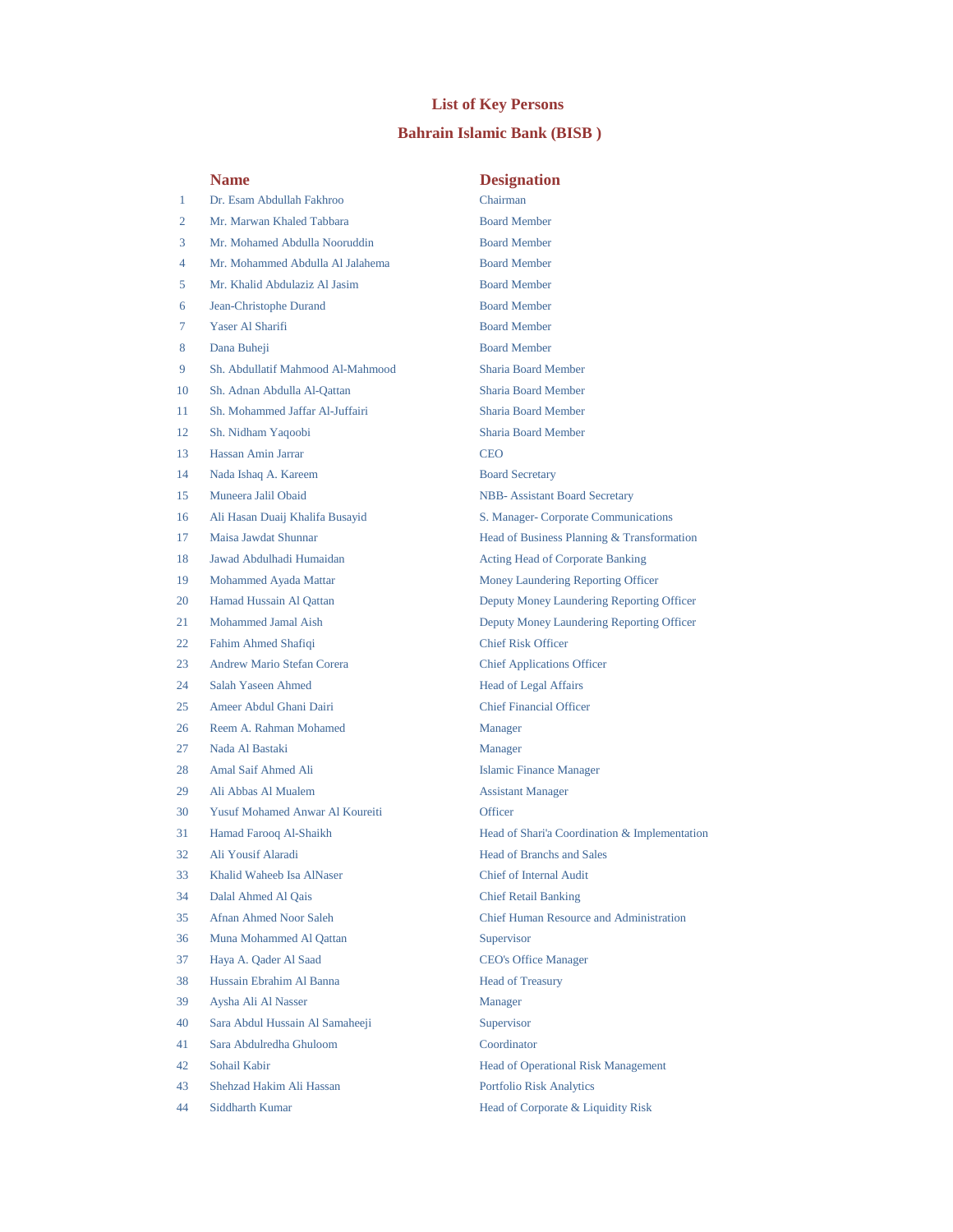| 45 | Ammar Fouad Al-Sabah                      | <b>Head of Financial Institution</b>                               |
|----|-------------------------------------------|--------------------------------------------------------------------|
| 46 | Mohamed A.Rahman Al Abbasi                | <b>Head of Retail Collection</b>                                   |
| 47 | Ali Hassan Al-Sulaiti                     | S. Manager                                                         |
| 48 | Ali A. Razaq Baba                         | <b>Assistant Manager</b>                                           |
| 49 | Muhammad Zohaib Hafeez                    | <b>Compliance Reviewer</b>                                         |
| 50 | Hamad Wadeea Albinkhalil                  | <b>Compliance Reviewer</b>                                         |
| 51 | Bahrain Islamic Bank Bsc                  | <b>Issuer</b>                                                      |
| 52 | <b>Praivn Manik</b>                       | Director- KPMG Fakhroo (External Auditor)                          |
| 53 | <b>Faisal Fakhroo</b>                     | Manager- KPMG F                                                    |
| 54 | Salman S. Manjali                         | Partner- KPMG Fakhroo (External Auditor)                           |
| 55 | <b>KPMG</b> (External Auditors)           | <b>External Auditors - External Auditors</b>                       |
| 56 | Vincent Van Den Boogert                   | <b>NBB-Director</b>                                                |
| 57 | Zaid Khalid Abdulrahman                   | <b>NBB-Director</b>                                                |
| 58 | Abdulaziz Abdulla Al Ahmed                | <b>NBB-Chief Executive-Strategic Accounts</b>                      |
| 59 | Ali Akbar Assiri                          | <b>NBB-Budgetary Control Analyst</b>                               |
| 60 | Amal Alderazi                             | <b>NBB-</b> Corporate Communications Coordinator                   |
| 61 | <b>Ameer Alderazi</b>                     | NBB-Head of Data Analytics                                         |
| 62 | Amin Ahmed Alarrayed                      | <b>NBB-Director</b>                                                |
| 63 | Amina Abdulwahab                          | <b>NBB-Regulatory Reporting Analyst</b>                            |
| 64 | Arif Mohamed Janahi                       | NBB-Head of Commercial & SME's                                     |
| 65 | Mohamed Jasim Al Haiki                    | NBB Group Head-Insurance & Investor Relations                      |
| 66 | Rana Abdulaziz Qambar                     | NBB- Group Chief Compliance Officer                                |
| 67 | <b>Bruce Charles Wade</b>                 | NBB Group Chief Executive-Financial Restructuring                  |
| 68 | Dana Abul                                 | <b>NBB-</b> Corporate Communication Specialist                     |
| 69 | The Bridge Design                         | NBB-Design Agency                                                  |
| 70 | Farouk Yousuf Khalil Al Moayyed           | NBB-Chairman                                                       |
| 71 | Fatima Alkooheji                          | <b>NBB-</b> Financial Controller                                   |
| 72 | <b>Fawzi Ahmed Kanoo</b>                  | <b>NBB-</b> Deputy Chairman                                        |
| 73 | Gaby El Hakim                             | NBB Group Chief Legal Officer & Corporate Secretary                |
| 74 | Isa Hasan Maseeh                          | NBB- Group Chief Risk Officer                                      |
| 75 | Hala Ali Husain Yateem                    | <b>NBB-</b> Board Director                                         |
| 76 | Hisham Abu Alfateh                        | <b>NBB Group Head of Corporate Communications</b>                  |
| 77 | Hisham Al Kurdi                           | NBB- Chief Executive-Corporate, Institutional & Investment Banking |
| 78 | <b>Fadhel Abbas Ahmed</b>                 | <b>NBB</b> - Group Chief Internal Auditor                          |
| 79 | Ali Hussain A.Wahab                       | NBB Head-Business Operations Audits & Data Analytics               |
| 80 | <b>Iain Blacklaw</b>                      | <b>NBB Group Chief Operating Officer</b>                           |
| 81 | Jaafar Isa Abdulla Husain                 | NBB- Head of Market Risk & Liquidity                               |
| 82 | Khalid Minwir Al Shammari                 | NBB- Legal Counsel and Board Secretary                             |
| 83 | Khalil Alshaikh                           | NBB- Liquidity and Market Risk Officer                             |
| 84 | Mardeyah Manujer Munneri                  | NBB- Market and Liquidity Risk Analyst                             |
| 85 | Maryam Jamal Yusuf                        | <b>NBB- Regulatory Reporting Analyst</b>                           |
| 86 | Matthew John Deakin                       | NBB- Advisor to the Board and Member of the Risk Committee         |
| 87 | Mohamed Tareq Mohamed Sadeq Mohamed Akbar | <b>NBB-Director</b>                                                |
| 88 | Nada Abduljalil Almuhafda                 | NBB-Head-MIS Reporting                                             |
| 89 | Rishi Kapoor                              | <b>NBB-Director</b>                                                |
|    |                                           |                                                                    |